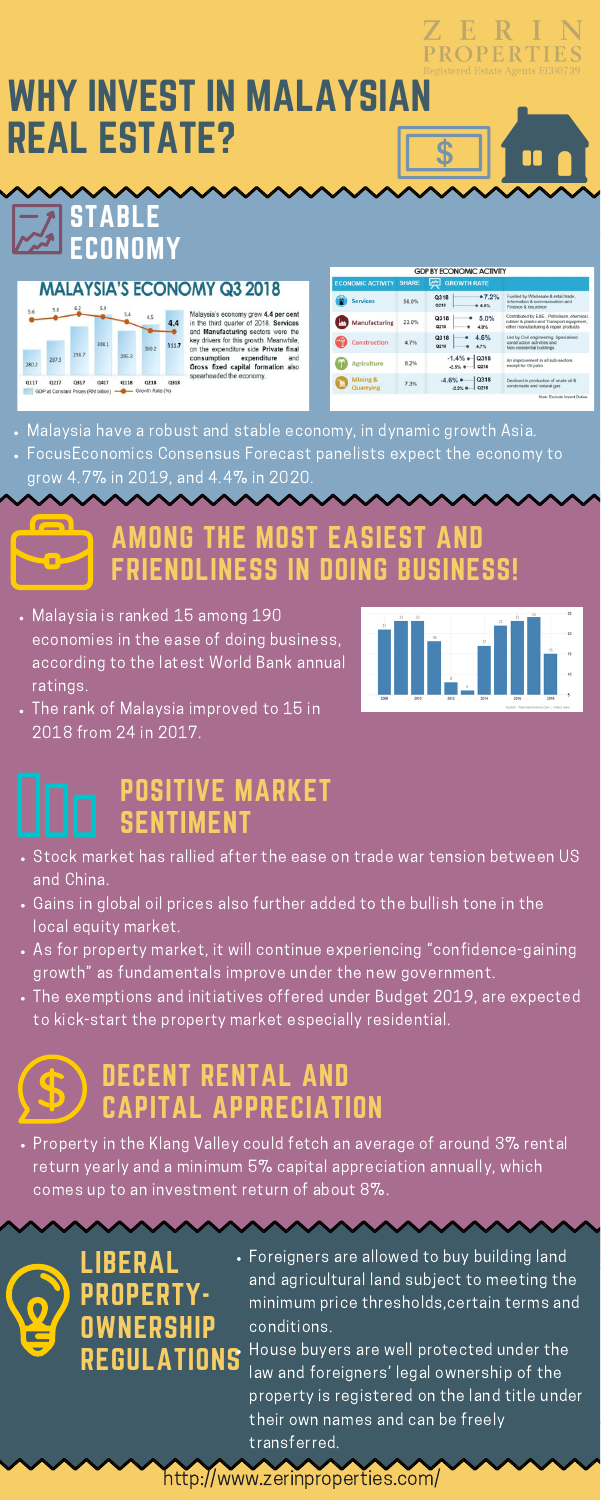

# WHY INVEST IN MALAYSIAN REAL ESTATE?

- Malaysia is becoming a popular study destination due to the quality of education, value for money, quality of life as well as cultural and language comfort with English being widely spoken
- . International schools market sees growth in Malaysia.
- Foreign universities are also setting up branch campuses here.
- Malaysia is set to have the first ever overseas branch campus of Japanese university

- Malaysia is among the top 5 countries with the best healthcare in the world honored by International Living.
- Malaysia has won the number one spot in the International Medical Travel Journal's award for "Health and Medical Tourism Destination of the year" in 2015 and 2016.
- . As listed by Healthy Travel Media, publisher of Patients Beyond Borders,
- Malaysia ranked fifth in the list of retirement havens for 2018 according to a new Retirement Index from InternationalLiving.com.
- Malaysia ranks highest for Asian destinations.

MALAYSIA AS AN EDUCATION HUB





The outlook for Malaysia is looking positive driven by:

- Strong economic growth.
- Favorable policies and tax incentives.
- Skilled local talents.
- Environment conducive for digitalization.

# MALAYSIA HAS THE BEST HEALTHCARE SYSTEM AND IS THE TOP MEDICAL TOURISM DESTINATION

Malaysia ranks among the best providers of healthcare in all of South-East Asia in 2018.

<http://www.zerinproperties.com/>



- Senibong Cove in Johor Bahru by Australian developer Walker Corporation and Forest City by Country Garden Holdings are among the big developments by foreign investors.
- China's Pacific Construction Group Limited (CPCG) had announced of investment up tp RM 10 billion over then years in Malaysia in the areas of infrastructure development, high technology machineries, knowledge transfer and education.